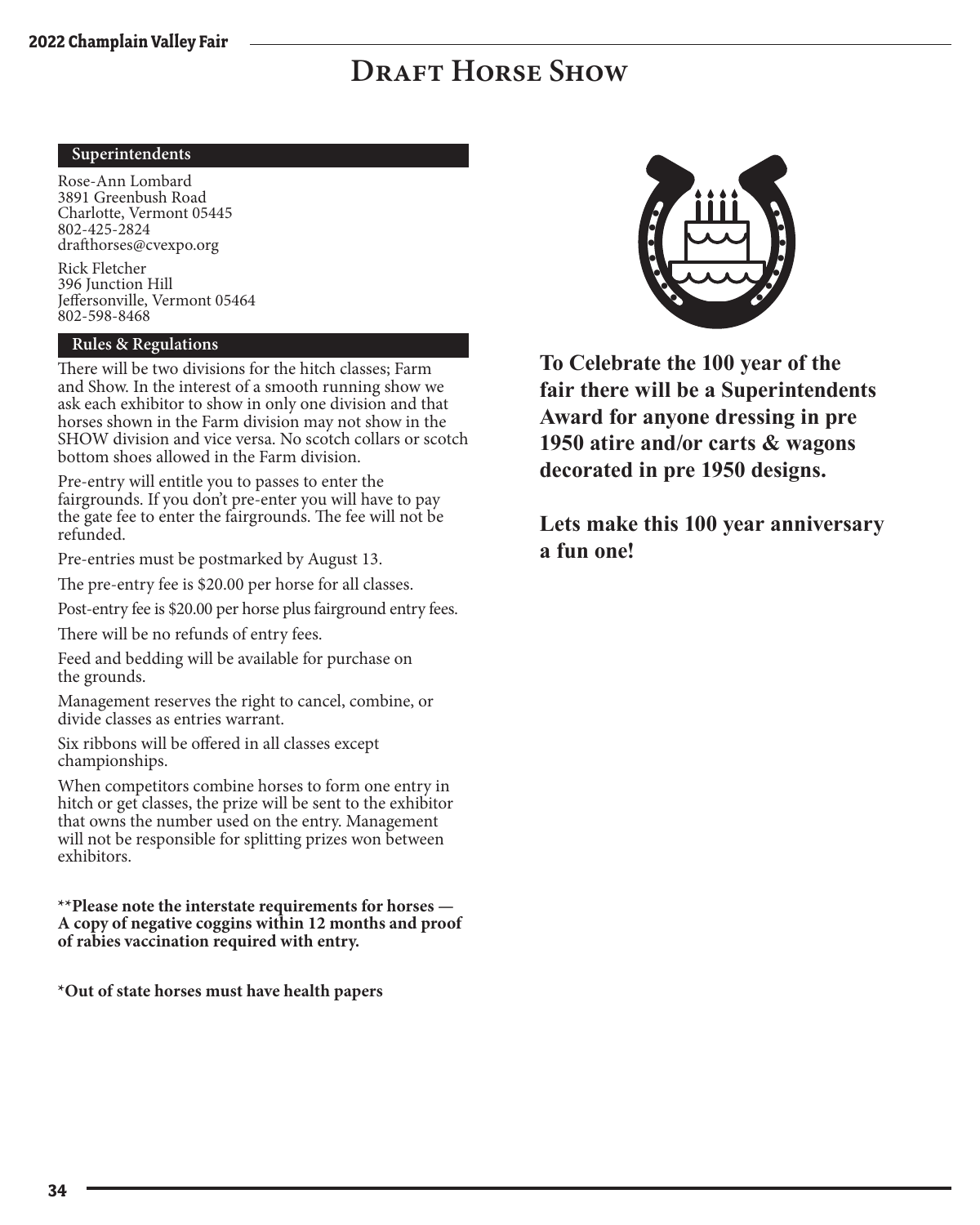#### **Halter Classes**

#### **Class C Shire Show**

#### **Saturday, August 27 - 10:00am**

|    |                                                                      | Prizes          |                 |                 |                 |
|----|----------------------------------------------------------------------|-----------------|-----------------|-----------------|-----------------|
|    | Class # Description                                                  | 1 <sup>st</sup> | 2 <sup>nd</sup> | $3^{\text{rd}}$ | 4 <sup>th</sup> |
| 1. | Registered Stallions, three years                                    |                 |                 |                 |                 |
|    |                                                                      |                 | \$20            | \$15            | \$10            |
| 2. | Registered Stallions, one year and                                   |                 |                 |                 |                 |
|    |                                                                      |                 | \$15            | \$10            | \$5             |
| 3. | Stud Foal Class, mares allowed                                       |                 |                 |                 |                 |
|    | in the ring with foal \$20 \$15                                      |                 |                 | \$10            | \$5             |
| 4. | Grand Champion Stallion - 1st & 2 <sup>nd</sup>                      |                 |                 |                 |                 |
|    | place winners of class #1, #2 & #3                                   |                 |                 |                 |                 |
|    |                                                                      |                 |                 |                 |                 |
| 5. | Get of Sire, two animals of any age                                  |                 |                 |                 |                 |
|    | or sex, Sire to be named\$35                                         |                 | \$20 \$15       |                 | \$10            |
| 6. | Filly Foal Class, mares allowed in                                   |                 |                 |                 |                 |
|    |                                                                      |                 | \$15            | \$10            | \$5             |
| 7. | Lactating Mares, foals allowed in                                    |                 |                 |                 |                 |
|    |                                                                      |                 | \$15            | \$10            | \$5             |
| 8. | Dry Mares, three years and over  \$20                                |                 | \$15            | \$10            | \$5             |
| 9. |                                                                      |                 | \$15            | \$10            | \$5             |
|    | 10. Mares, Two years old\$20                                         |                 | \$15            | \$10            | \$5             |
|    | 11. Grand Champion Mare - 1 <sup>st</sup> and 2 <sup>nd</sup> place  |                 |                 |                 |                 |
|    | mares from classes #6, #7, #8, #9 and #10                            |                 |                 |                 |                 |
|    |                                                                      |                 |                 |                 |                 |
|    | 12. Prodigy of Dam, two animals of any age or sex,                   |                 |                 |                 |                 |
|    |                                                                      |                 | \$20 \$15       |                 | \$10            |
|    | 13. Geldings under 1700 pounds \$20 \$15 \$10                        |                 |                 |                 | \$5             |
|    |                                                                      |                 |                 |                 | \$5             |
|    | 15. Geldings, 1700 lbs and over  \$20 \$15 \$10                      |                 |                 |                 | \$5             |
|    |                                                                      |                 |                 |                 |                 |
|    | geldings from classes #12, #13 and #14 are eligible.                 |                 |                 |                 |                 |
|    | Trophy & Reserve Ribbon                                              |                 |                 |                 |                 |
|    | 17. A B (C Peewee's 6 years and under) Junior Showmanship -          |                 |                 |                 |                 |
|    | no stallions (17 years old $\mathfrak{G}$ under, must be accompanied |                 |                 |                 |                 |
|    |                                                                      |                 |                 |                 |                 |

#### **17 C Peewee's 6 and under**

- 18. Four Abreast, Show Division ................\$200, 150, 125, 100, 75, 50
- 19. Tandem Hitch Farm.............................. \$65, 45, 35, 25, 15
- 20. Tandem Hitch Show.............................. \$65, 45, 35, 25, 15
- 21. Ladies Cart, single horse, Farm ........... \$50, 35, 25, 20, 15, 10
- 22. Ladies Cart, single horse, Show........... \$60, 45, 35, 30, 25, 20 23. Mens Cart, single horse, Farm............. \$50, 35, 25, 20, 15, 10
- 24. Mens Cart, single horse, Show .............\$60, 45, 35, 30, 25, 20
- 25. (A B C)Junior Cart, single horse, Both
- *(17 years old & under, must be accompanied by adult)* ..............................................................\$50, 35, 25, 20, 15, 10
- 26. Pleasue Driving............................................
- 27. Draft Horse Ride walk trot, Both ......TBA
- 28. Draft Horse Event ...............................TBA
- 29. Games to be announced Prizes donated by Local Businesses

#### **Driving Classes**

**Cart Class A - Ages 14-17 Cart Class B - 13 and Under**

**Sunday, August 28 - Noon**

**North American Classic Six Horse Show**

|                                                           | <b>Prizes</b> |  |  |                                              |           |  |
|-----------------------------------------------------------|---------------|--|--|----------------------------------------------|-----------|--|
| $Class \#Description$ $1st$                               |               |  |  | $2^{nd}$ $3^{rd}$ $4^{th}$ $5^{th}$ $6^{th}$ |           |  |
| 30. N.A. Six Horse Hitch                                  |               |  |  | \$2500 payout                                |           |  |
| 31. Two Horse Hitch, Men's                                |               |  |  |                                              |           |  |
| Farm division  \$75 \$55 \$45 \$35 \$25 \$15              |               |  |  |                                              |           |  |
| 32. Four Horse Hitch,                                     |               |  |  |                                              |           |  |
| Show division  \$225 \$190 \$155 \$120 \$75 \$50          |               |  |  |                                              |           |  |
| 33. Two Horse Hitch, Women's                              |               |  |  |                                              |           |  |
| Farm division \$75 \$55 \$45 \$35 \$25 \$15               |               |  |  |                                              |           |  |
| 34. Unicorn Hitch,                                        |               |  |  |                                              |           |  |
| Show division  \$150 \$125 \$100 \$75                     |               |  |  |                                              | \$50 \$25 |  |
| 35. Unicorn Hitch,                                        |               |  |  |                                              |           |  |
| Farm division  \$125 \$100 \$75 \$50 \$35 \$20            |               |  |  |                                              |           |  |
| 36. Two Horse Hitch, Mens                                 |               |  |  |                                              |           |  |
| Show division  \$100 \$75 \$55 \$45 \$35 \$25             |               |  |  |                                              |           |  |
| 37. (A B C) Junior Two Horse Hitch, Both                  |               |  |  |                                              |           |  |
| $(17$ years old $\&$ under, must be accompanied by adult) |               |  |  |                                              |           |  |
| \$50 \$45 \$40 \$35 \$30 \$25                             |               |  |  |                                              |           |  |
| 38. Four Horse Hitch,                                     |               |  |  |                                              |           |  |
| Farm  \$175 \$140 \$105 \$70 \$50 \$25                    |               |  |  |                                              |           |  |
| 39. Two Horse Hitch, Women's                              |               |  |  |                                              |           |  |
| Show division  \$100 \$75 \$55 \$45 \$35 \$25             |               |  |  |                                              |           |  |
| 40. Four Abreast,                                         |               |  |  |                                              |           |  |
| Farm division  \$200 \$150 \$125 \$100 \$75 \$50          |               |  |  |                                              |           |  |
|                                                           |               |  |  |                                              |           |  |

- Best Teamster Award trophy donated by Green Mountain Draft Horse Association
- Junior Showmanship Trophy donated by Green Mountain Draft Horse Association



**100th Anniversary Super Superintendents Award**  for anyone dressing in pre 1950<br>
atire and/or carts & wagons<br>
decorated in pre 1950 designs. **atire and/or carts & wagons**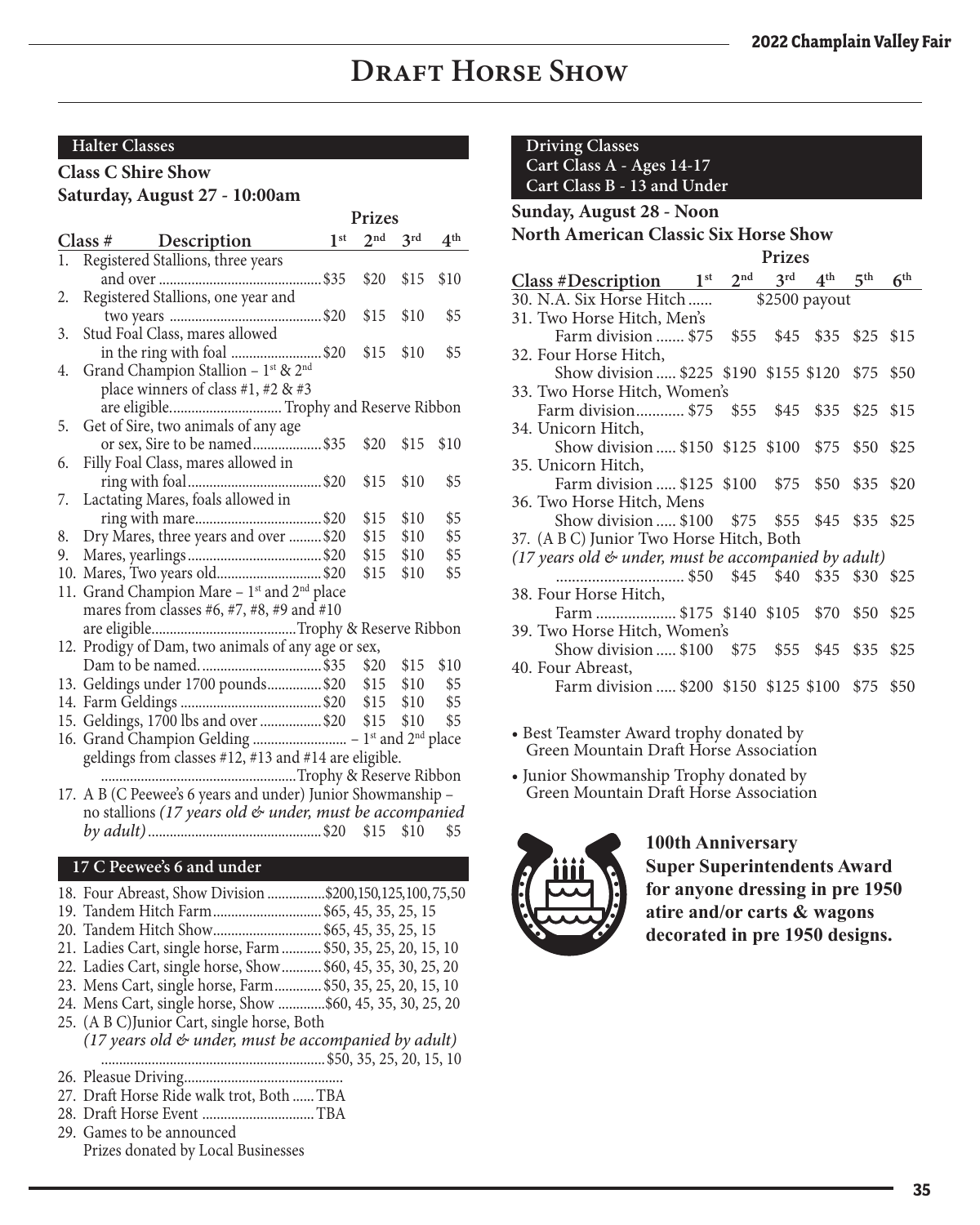#### **Fair Entry Form**

**Halter Classes: Saturday, August 24 – 10:00 a.m.**

**Draft Horse Show Driving Classes: Sunday, August 25 – 12:00 Noon**

Enclose a copy of each horse's negative coggins and rabies certificate. (Dated within one year)

#### **Out of State horses must have health papers**

| Phone $\frac{1}{\sqrt{1-\frac{1}{2}}\sqrt{1-\frac{1}{2}}\sqrt{1-\frac{1}{2}}\sqrt{1-\frac{1}{2}}\sqrt{1-\frac{1}{2}}\sqrt{1-\frac{1}{2}}\sqrt{1-\frac{1}{2}}\sqrt{1-\frac{1}{2}}\sqrt{1-\frac{1}{2}}\sqrt{1-\frac{1}{2}}\sqrt{1-\frac{1}{2}}\sqrt{1-\frac{1}{2}}\sqrt{1-\frac{1}{2}}\sqrt{1-\frac{1}{2}}\sqrt{1-\frac{1}{2}}\sqrt{1-\frac{1}{2}}\sqrt{1-\frac{1}{2}}\sqrt{1-\frac{1}{2}}\sqrt{1-\frac{1}{2}}$ |  |  |
|---------------------------------------------------------------------------------------------------------------------------------------------------------------------------------------------------------------------------------------------------------------------------------------------------------------------------------------------------------------------------------------------------------------|--|--|
|                                                                                                                                                                                                                                                                                                                                                                                                               |  |  |
|                                                                                                                                                                                                                                                                                                                                                                                                               |  |  |
|                                                                                                                                                                                                                                                                                                                                                                                                               |  |  |
| Email <u>and the contract of the contract of the contract of the contract of the contract of the contract of the contract of the contract of the contract of the contract of the contract of the contract of the contract of the</u>                                                                                                                                                                          |  |  |

As an exhibitor at the Champlain Valley Exposition (Fair), the exhibitor agrees that he/she shall be liable and responsible for any harm or damage caused by his/her exhibit including but not necessarily limited to such damage as may be caused by livestock, horses, 4-H, fruits and vegetables,

flowers, home crafts and foods. The exhibitor will hold harmless the Champlain Valley Exposition for any claims made against it and

will indemnify the Champlain Valley Exposition for any and all damages or costs that may be incurred as a result of any such claim. I have read and understand, and in consideration for being permitted to exhibit at this event, agree and consent to abide by the rules of competition printed in the 2019 Exhibitor Handbook, including the IAFE (International Association of Fairs and Expositions) National Code of Show Ring Ethics as stated in the front of the Exhibitor Handbook.

*\_\_\_\_\_\_\_\_\_\_\_\_\_\_\_\_\_\_\_\_\_\_\_\_\_\_\_\_\_\_\_\_\_\_\_\_\_\_\_\_\_\_\_\_\_\_\_\_\_\_\_\_\_\_\_\_\_\_\_\_\_\_\_\_\_\_\_\_\_\_\_\_ \_\_\_\_\_\_\_\_\_\_\_\_\_\_\_\_\_\_\_\_\_\_\_\_\_\_\_\_\_\_\_\_\_\_\_\_\_\_\_*

*Exhibitor (owner, exhibitor, fitter, trainer, or absolutely responsible person) Date*

*Guardian or Parent of the Above Signator Date*

Make checks payable to: Champlain Valley Exposition, Inc.

**Mail To:** Rose-Ann Lombard 3891 Greenbush Road Charlotte, Vermont 05445 802-425-2824

### **For camping reservations call 802-355-4572**

**For Office Use Only**

| Date Entry Received |  |
|---------------------|--|
| Date Passes Sent    |  |
| Date Entered        |  |

**36**